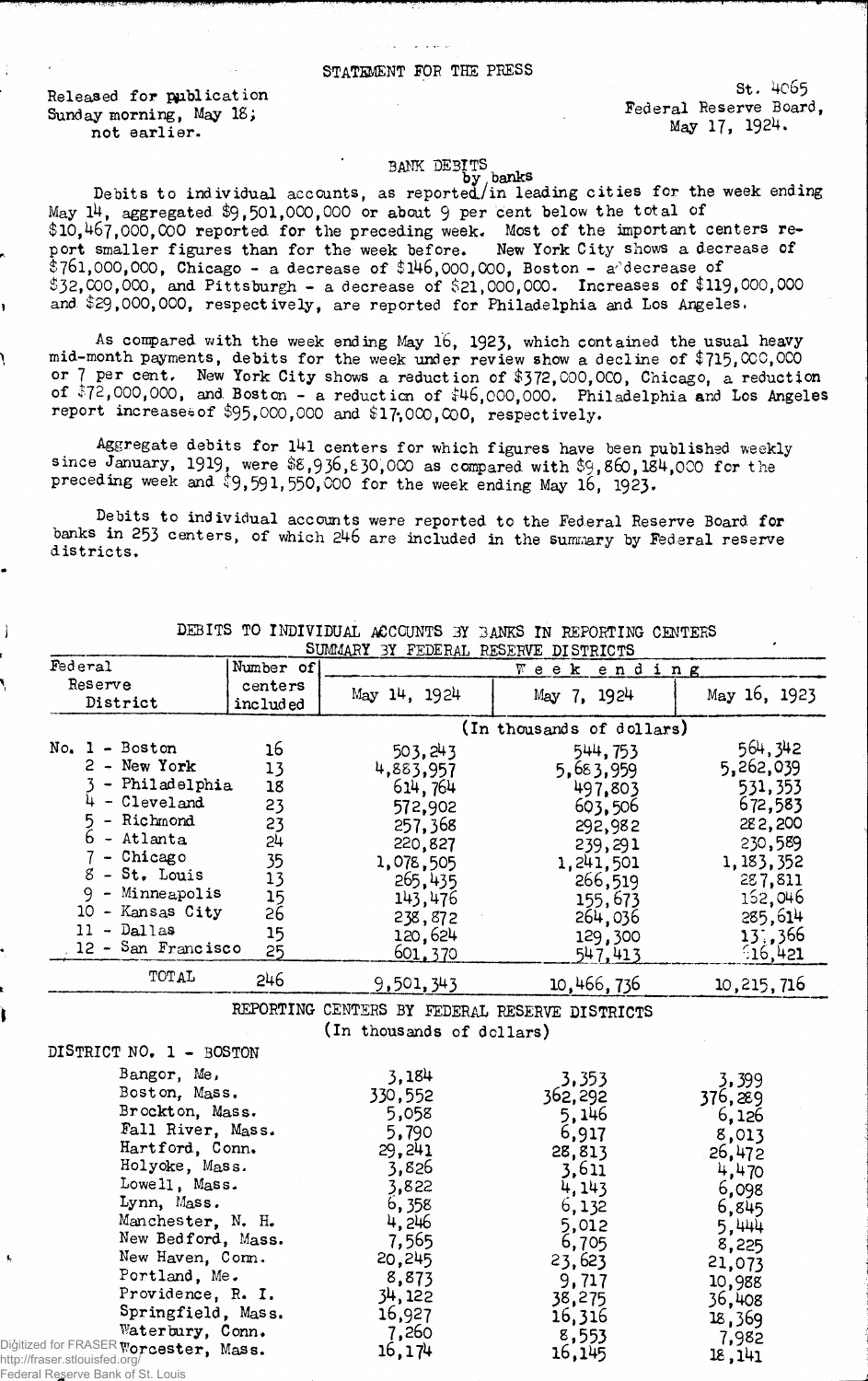|                                      | DEBITS TO INDIVIDUAL ACCOUNTS BY PANKS IN PEPORTING CENTERS | Week ending               | St. 4065a.        |
|--------------------------------------|-------------------------------------------------------------|---------------------------|-------------------|
|                                      | May 14, 1924                                                | May 7, 1924               | May 16, 1923      |
|                                      |                                                             | (In thousands of dollars) |                   |
| DISTRICT NO. 2 - NEW YORK            |                                                             |                           |                   |
| Albany, N. Y.                        | 27,924                                                      | 35,765                    | 26,314            |
| Binghamton, N.Y.                     | 4,359                                                       | 5,013                     | 5,507             |
| Buffalo, N.Y.<br>Elmira, N. Y.       | 71,364                                                      | 71,377                    | 76,553            |
| Jamestown, N.Y.                      | 3,943<br>4,176                                              | 6,123<br>4,475            | 4,296<br>4,302    |
| Montclair, N. J.                     | 3,225                                                       | 4,153                     | 3,384             |
| Newark, N. J.                        | 61,504                                                      | 70,701                    | 63,311            |
| New York, N.Y.                       | 4,604,878                                                   | 5,365,599                 | 4,977,211         |
| Northern New Jersey Clearing         |                                                             |                           |                   |
| House Association                    | 43,906                                                      | 54,591                    | 36,671            |
| Passaic, N. J.<br>Poughkeepsie, N.Y. | 7,689                                                       | 8,297                     | 7,868             |
| Rochester, N.Y.                      | 3,205<br>32,885                                             | 3,697<br>35,469           | 37,186            |
| Stamford, Conn.                      | 3,361                                                       | 3,805                     | 3,258             |
| Syracuse, $N_4$ Y.                   | 14,743                                                      | 18,591                    | 16,178            |
| DISTRICT NO. 3 - PHILADELPHIA        |                                                             |                           |                   |
| Allentown, Pa.                       | 7,225                                                       | 7,748                     | 8,161             |
| Altocna, Pa.                         | 3,610                                                       | 2,922                     | 5,907             |
| Canden, N. $J.$                      | 11,035                                                      | 10,821                    | 12,127            |
| Chester, Pa.                         | 5,215                                                       | 5,929                     | 5,784             |
| Harrisburg, Pa.                      | 9,242                                                       | 9,747                     | 9,378             |
| Hazleton, Pa.<br>Johnstown, Pa.      | 2,752<br>5,026                                              | 3,377<br>5,685            | 2,879<br>5,904    |
| Lancaster, Pa.                       | 6,420                                                       | 6,041                     | 5,837             |
| Lebanon, Pa.                         | 1,668                                                       | 1,605                     | 1,873             |
| Norristown, Pa.                      | 854                                                         | 929                       | 1,054             |
| Philadelphia, Pa.                    | 492,126                                                     | 373,219                   | 397,309           |
| Reading, Pa.                         | 9,908                                                       | 9,607                     | 11,468            |
| Scranton, Pa.<br>Trenton, N. J.      | 17,100                                                      | 16,000                    | 18,712            |
| Wilkes-Barre, Pa.                    | 14,652<br>11,514                                            | 14,809<br>11,509          | 15,167<br>11,506  |
| Williamsport, Pa.                    | 3,721                                                       | 3,805                     | 4,365             |
| Wilmington, Del.                     | 8,295                                                       | 8,812                     | 8,844             |
| York, Pa.                            | 4,401                                                       | 5,238                     | 5,078             |
| DISTRICT NO. 4 - CLEVELAND           |                                                             |                           |                   |
| Akron, Ohio                          | 15,078                                                      | 15,764                    | 19,379            |
| Butler, Pa.                          | 2,669                                                       | 3,117                     | 2,904             |
| Canton, Ohio                         | 10,637                                                      | 9,935                     | 11,445            |
| Cincinnati, Ohio<br>Cleveland, Ohio  | 68,235                                                      | 65,662<br>152,331         | 97,565            |
| Columbus, Ohio                       | 136,569<br>31,830                                           | 30,027                    | 162,302<br>41,821 |
| Connellsville, Pa.                   | 1,049                                                       | 1,198                     | 1,509             |
| Dayton, Ohio                         | 15,459                                                      | 16,256                    | 16,746            |
| Erie, Pa.                            | 7,791                                                       | 7,338                     | 8,282             |
| Greensburg, Pa.                      | 5,150                                                       | 4,761                     | 5,041             |
| Homestead, Pa.                       | 1,099                                                       | 1,281                     | 970               |
| Lexington, Ky.<br>Lima, Ohio         | 5,073<br>4,284                                              | 4,607<br>4,566            | 5,279             |
| Lorain, Ohio                         | 1,382                                                       | 1,516                     | 3,171<br>1,470    |
| New Brighton, Pa.                    | 2,584                                                       | 2,650                     | 3,022             |
| Oil City, Pa.                        | 2,885                                                       | 3,263                     | 3,567             |
| Pittsburgh, Pa.                      | 181,484                                                     | 202,047                   | 203,318           |
| Springfield, Ohio                    | 4,663                                                       | 4,663                     | 4,734             |
| Toledo, Ohio<br>Warren, Ohio         | 41, 143                                                     | 41,430                    | 47,343            |
| Wheeling, W. Va.                     | 3,139<br>10,406                                             | 2,879<br>11,002           | 3,577             |
| Youngstown, Ohio                     | 16,807                                                      | 14,352                    | 11,348<br>14,523  |
| Zanesville, Ohio                     | 3,486                                                       | 2,761                     | 3,267             |

 $\bar{\mathcal{A}}$ 

 $\sim$  .

معاشرته وللمراجعة القلقعات

l,

للمستعمل والمناس

ò,  $\Delta$  , and  $\Delta$  ساب بلها

 $\sim$  $\mathcal{L}$  $\sim$  . We can also  $\sim$ 

 $\hat{u}$  ,  $\hat{u}$  ,  $\hat{u}$  ,  $\hat{u}$ 

i,

 $\bar{z}_1,\bar{z}_2$ 

c.

 $\frac{1}{3}$ 

 $\mathbf{r}$ 

١

 $\lambda$ 

 $\backslash$ 

×

 $\hat{\boldsymbol{\beta}}$ 

Ì

 $\bar{\gamma}$ 

 $\bar{\beta}$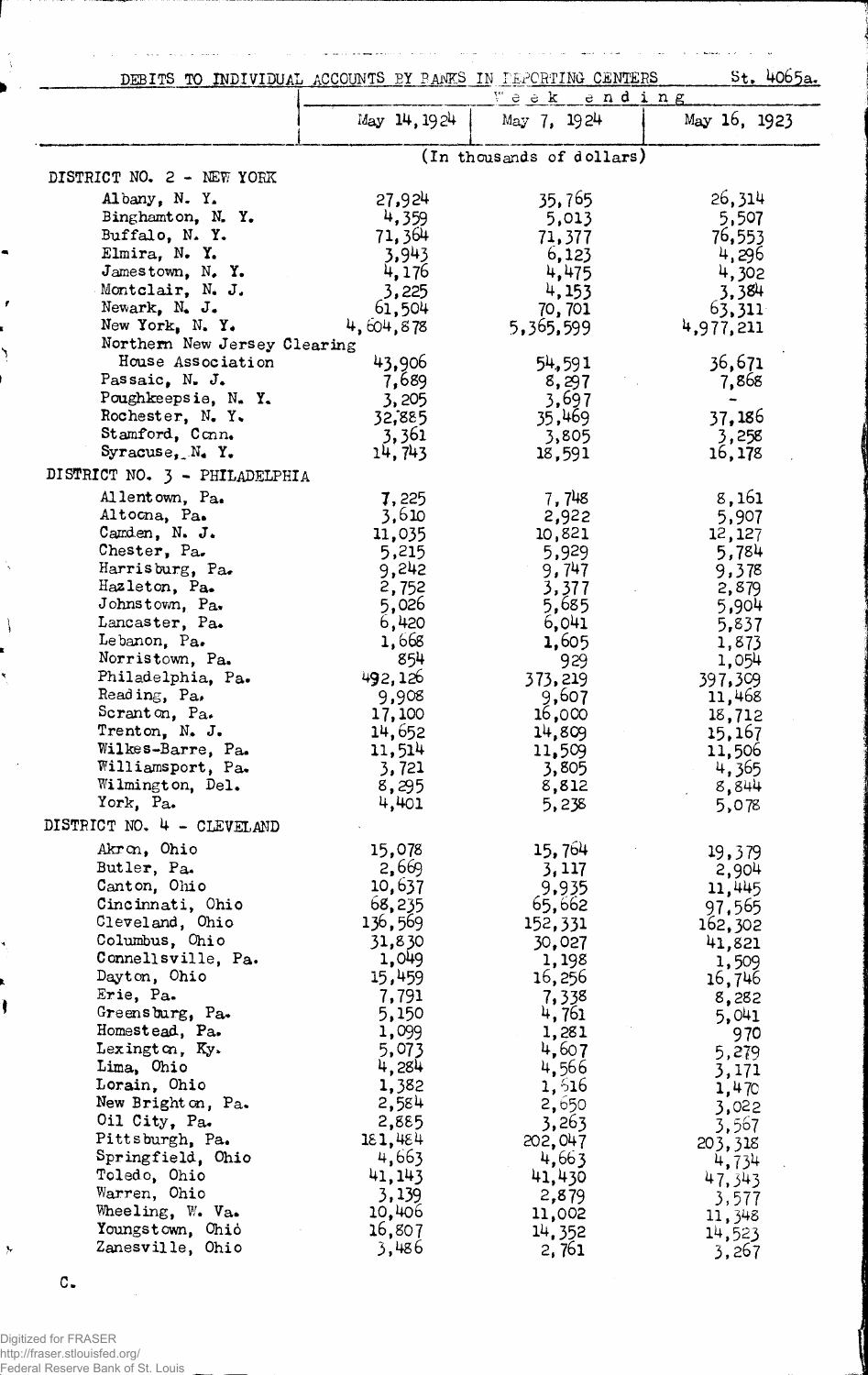| DEBITS TO INDIVIDUAL ACCOUNTS BY BANKS IN REPORTING CENTERS |                           | <u>Week end ing</u> | St. 4065b.     |  |
|-------------------------------------------------------------|---------------------------|---------------------|----------------|--|
|                                                             | May 14, 1924              | May 7, 1924         | May 16, 1923   |  |
|                                                             | (In thousands of dollars) |                     |                |  |
| DISTRICT NO. 5 - RICHMOND                                   |                           |                     |                |  |
| Asheville, N. C.                                            | 5,411                     | 5,967               | 5,139          |  |
| Baltimore, Md.                                              | 81,370                    | 95,470              | 92,800         |  |
| Charleston, S. O.                                           | 4,990                     | 6,057               | 6,064          |  |
| Charleston, W. Va.                                          | 8,543                     | 8,181               | 8,898          |  |
| Charlotte, N. C.                                            | 9,029                     | 11,213              | 10,068         |  |
| Columbia, S. C.                                             | 4,225                     | 4,944               | 5,366          |  |
| Cumberland, Md.                                             | 1,997                     | 2,073               | 2,291          |  |
| Danville, Va.                                               | 1,742                     | 2,037               | 2,017          |  |
| Durham, N. C.<br>Greensboro, N. C.                          | 4,498<br>5,400            | 4,380               | 5,160<br>5,064 |  |
| Greenville, S. C.                                           | 4,936                     | 5,817<br>5,423      | 4,996          |  |
| Hagerstown, Md.                                             | 2,373                     | 2,422               | 2,673          |  |
| Huntington, W. Va.                                          | 5,481                     | 6,174               | 6,264          |  |
| Lynchburg, Va.                                              | 3,954                     | 4,843               | 4,767          |  |
| Newport News, Va.                                           | 1,571                     | 1,576               | 1,008          |  |
| Norfolk, Va.                                                | 14,436                    | 17,275              | 15,705         |  |
| Raleigh, N. C.                                              | 6,410                     | 7,050               | 6,800          |  |
| Richmond, Va.                                               | 25,835                    | 30,519              | 27,531         |  |
| Roanoke, Va.                                                | 5,271                     | 6,000               | 5,776          |  |
| Spartanburg, S. C.                                          | 4,279                     | 3,305               | 2,970          |  |
| Washington, D. C.                                           | 44,890                    | 49,037              | 48,766         |  |
| Wilmington, N. C.<br>Winston-Salem, N. C.                   | 3,965<br>6,762            | 5,769               | 3,977<br>8,100 |  |
| DISTRICT NO. 6 - ATLANTA                                    |                           | 7,450               |                |  |
|                                                             |                           |                     |                |  |
| Albany, Ga.                                                 | 803                       | 1,125               | 1,023          |  |
| Atlanta, Ga.                                                | 29,623                    | 29,860              | 32,090         |  |
| Augusta, Ga.                                                | 5,133                     | 6,163               | 6,715          |  |
| Birmingham, Ala.                                            | 25,075                    | 27,241              | 26,288         |  |
| Brunswick, Ga.                                              | 682                       | 631                 | 691            |  |
| Chattanooga, Tenn.<br>Columbus, Ga.                         | 8,822<br>2,564            | 8,533<br>2,644      | 9,128<br>2,860 |  |
| Dothan, Ala.                                                | 563                       | 580                 | 504            |  |
| El berton, Ga.                                              | 248                       | 250                 | 179            |  |
| Jackson, Miss.                                              | 4,800                     | 7,100               | 2,792          |  |
| Jacksonville, Fla.                                          | 15,052                    | 16,049              | 13,438         |  |
| Knoxville, Term.                                            | 5,787                     | 7,783               | 7,661          |  |
| Macon, Ga.                                                  | 4,306                     | 5,318               | 8,029          |  |
| Meridian, Miss.                                             | 4,334                     | 2,916               | 2,799          |  |
| Mobile, Ala.                                                | 6,130                     | 6,716               | 7,271          |  |
| Montgomery, Ala.                                            | 4,515                     | 5,413               | 4,800          |  |
| Nashville, Tenn.                                            | 16,243                    | 18,184              | 18,539         |  |
| Newnan, Ga.                                                 | 344                       | 410                 | 432            |  |
| New Orleans, La.<br>Pensacola, Fla.                         | 64.924<br>1,502           | 69,037              | 63,232         |  |
| Savannah, Ga.                                               | 8,315                     | 1,739<br>9,199      | 1,709<br>9,390 |  |
| Tampa, Fla.                                                 | 8,558                     | 9,430               | 8,267          |  |
| Valdosta, Ga.                                               | 1,000                     | 1,083               | 969            |  |
| Vicksburg, Miss.                                            | 1,504                     | 1,887               | 1,783          |  |
|                                                             |                           |                     |                |  |

 $\overline{\phantom{a}}$ 

 $\hat{\boldsymbol{\gamma}}$ 

 $\bar{\gamma}$  $\ddot{\phantom{0}}$ 

 $\bar{\mathcal{A}}$ 

 $\hat{\mathcal{A}}$ 

 $\sim$  100  $\sim$  100  $\sim$  100  $\sim$ 

 $\frac{1}{2}$  ,  $\frac{1}{2}$ 

 $\Delta \sim 1$ 

 $\hat{z}$  ,  $\hat{\beta}$ 

 $\sim$   $\sim$ 

 $\sim$  .  $\mathcal{A}_\bullet$ 

سألبث

 $\mathcal{L}$ 

 $\mathbf{I}$ 

 $\ddot{\phantom{0}}$ 

 $\mathcal{E}$ 

c.

 $\ddot{\phantom{0}}$ 

 $\frac{1}{2}$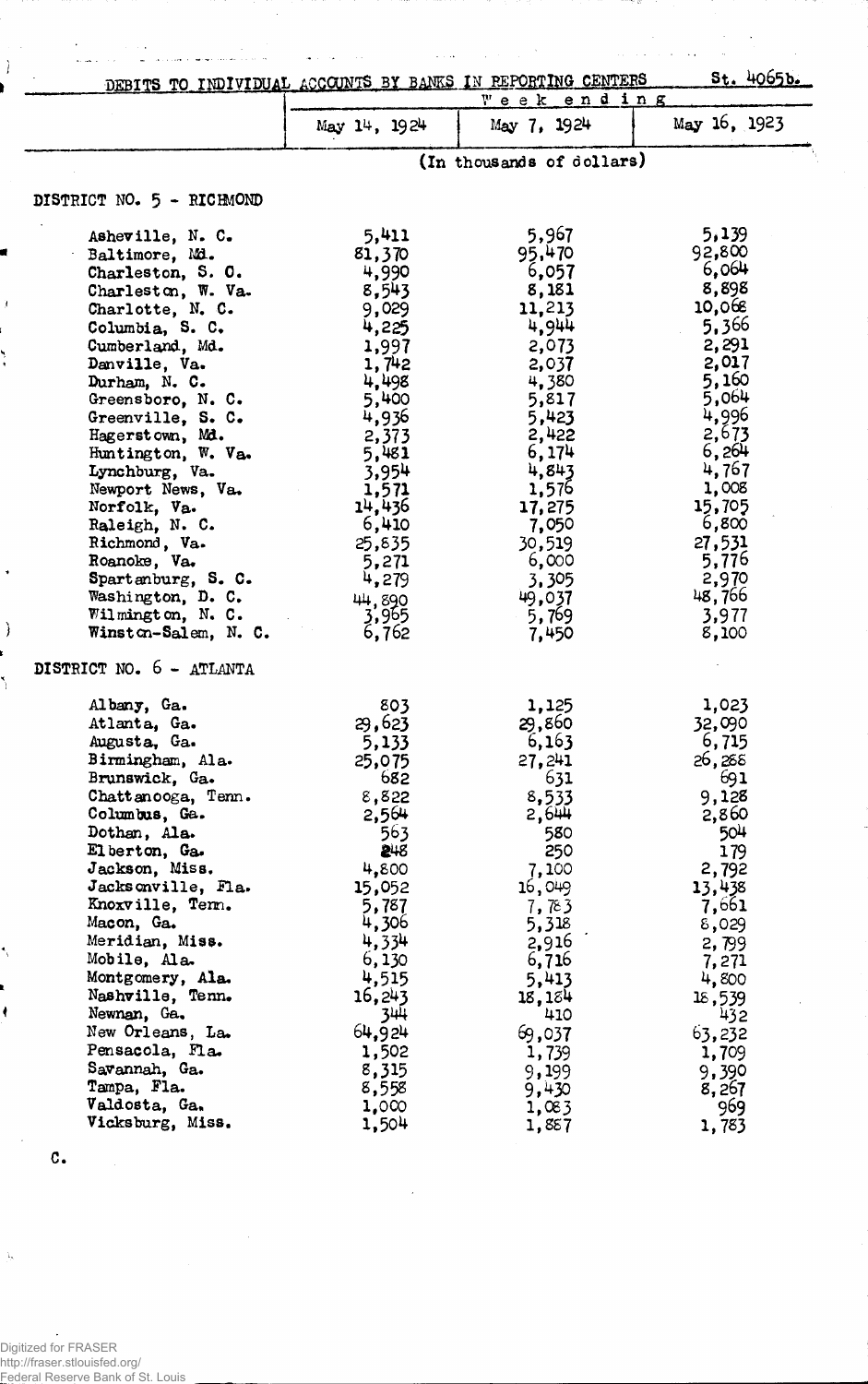|                                       |                  | DEBITS TO INDIVIDUAL ACCOUNTS BY BANKS IN REPORTING CENTERS |                  | St. 4065c. |
|---------------------------------------|------------------|-------------------------------------------------------------|------------------|------------|
|                                       |                  | Weekending                                                  |                  |            |
|                                       | May 14, 1924     | May 7, 1924                                                 | May 16, 1923     |            |
|                                       |                  | (In thousands of dollars)                                   |                  |            |
| DISTRICT NO. 7 - CHICAGO              |                  |                                                             |                  |            |
| Adrian, Mich.                         | 895              | 962                                                         | 908              |            |
| Aurora, Ill.                          | 3,348            | 4,094                                                       | 3,514            |            |
| Bay City, Mich.                       | 2,537            | 2,542                                                       | 2,331            |            |
| Bloomington, Ill.                     | 2,487            | 2,621                                                       | 2,626            |            |
| Cedar Rapids, Iowa                    | 7,782            | 8,313                                                       | 6,205<br>711,863 |            |
| Chicago, Ill.<br>Danville, Ill.       | 640,136<br>3,800 | 786,400<br>3,700                                            | 4,600            |            |
| Davenport, Iowa                       | 6,739            | 10,556                                                      | 9,463            |            |
| Decatur, Ill.                         | 3,818            | 3,620                                                       | 3,720            |            |
| Des Moines, Iowa                      | 15,727           | 19,110                                                      | 20,728           |            |
| Detroit, Mich.                        | 155,214          | 155,047                                                     | 161,017          |            |
| Dubuque, Iowa                         | 3,368            | 3,831                                                       | 3,290            |            |
| Flint, Mich.                          | 6,673            | 7,948                                                       | 8,077            |            |
| Fort Wayne, Ind.<br>Gary, Ind.        | 9,543            | 9,431                                                       | 9,060<br>4,414   |            |
| Grand Rapids, Mich.                   | 5,262<br>14,778  | 3,592<br>15,899                                             | 16,708           |            |
| Green Bay, Wis.                       | 2,563            | 2,929                                                       | 2,034            |            |
| Hammond, Ind.                         | 3,090            | 3,305                                                       | 4,213            |            |
| Indianapolis, Ind.                    | 37,151           | 33,965                                                      | 39,631           |            |
| Jackson, Mich.                        | 4,168            | 4,422                                                       | 4,968            |            |
| Kalamazoo, Mich.                      | 4,527            | 5,182                                                       | 4,905            |            |
| Lansing, Mich.                        | 6,334            | 8,880                                                       | 9,685            |            |
| Mason City, Iowa<br>Milwaukee, Wis.   | 2,033<br>60,827  | 2,281                                                       | 2,458            |            |
| Moline, Ill.                          | 1,831            | 66,089<br>1,828                                             | 74, 293<br>1,963 |            |
| Muscatine, Iowa                       | 1,251            | 1,509                                                       | 1,439            |            |
| Oshkosh, Wis.                         | 2,700            | 3,100                                                       | 3,000            |            |
| Peoria, Ill.                          | 10,686           | 10,298                                                      | 9,490            |            |
| Rockford, Ill.                        | 6,274            | 7,245                                                       | 6,162            |            |
| Saginaw, Mich.                        | 4,790            | 5,981                                                       | 5,166            |            |
| Sioux City, Iowa<br>South Bend, Ind.  | 18,478           | 20,341                                                      | 18,380           |            |
| Springfield, Ill.                     | 12,522           | 9,121                                                       | 9,870            |            |
| Terre Haute, Ind.                     | 7,527<br>5,098   | 8,084<br>4,790                                              | 6,381            |            |
| Waterloo, Iowa                        | 4,548            | 4,485                                                       | 6,652<br>4,138   |            |
| DISTRICT NO. 8 - ST. LOUIS            |                  |                                                             |                  |            |
| East St. Louis and                    |                  |                                                             |                  |            |
| Nat'l Stock Yards, Ill.               | 9,243            | 11,272                                                      | 11,735           |            |
| Eldorado, Ark.                        | 1,980            | 2,065                                                       | 2,924            |            |
| Evansville, Ind.                      | 8,080            | 6,776                                                       | 8,301            |            |
| Fort Smith, Ark.<br>Greenville, Miss. | 2,327            | 2,870                                                       | 2,701            |            |
| Helena, Ark.                          | 833              | 890                                                         | 821              |            |
| Little Rock, Ark.                     | 962<br>13,933    | 1,041                                                       | 1,138            |            |
| Louisville, Ky.                       | 40,381           | 14,644<br>36,474                                            | 13,582           |            |
| Memphis, Tenn.                        | 27,798           | 31,984                                                      | 37,788<br>28,706 |            |
| Owensboro, $Ky_*$                     | 1,351            | 1,432                                                       | 1,533            |            |
| Quincy, Ill.                          | 2,373            | 3,137                                                       | 2,784            |            |
| St. Louis, Mo.                        | 154,627          | 151,879                                                     | 172,254          |            |
| Sedalia, Mo.<br>Springfield, Mo.      | 1,100            | 1,150                                                       |                  |            |
|                                       | 1,547            | 2,055                                                       | 3,544            |            |

 $\hat{\omega}_1 = \hat{\omega}_1 \hat{\omega}_2$  .

 $\sim$ 

 $\overline{\phantom{a}}$ 

 $\omega$  and  $\omega$ 

 $\mathbf{v}_i$ 

 $\hat{A}$ 

 $\ddot{\phantom{a}}$ 

c.

 $\overline{\phantom{a}}$ 

t,  $\zeta_{\rm max}$  .

Ť ļ

 $\ddot{\phantom{1}}$ 

 $\bar{t}$ 

 $\ddot{\phantom{0}}$ 

ì

 $\overline{1}$ 

 $\overline{\phantom{a}}$ 

ستعلما للأناء

 $\bar{\mathcal{L}}$ 

 $\ddot{\phantom{a}}$ i<br>Links للأمالي

 $\frac{1}{2}$ 

 $\ddot{\phantom{a}}$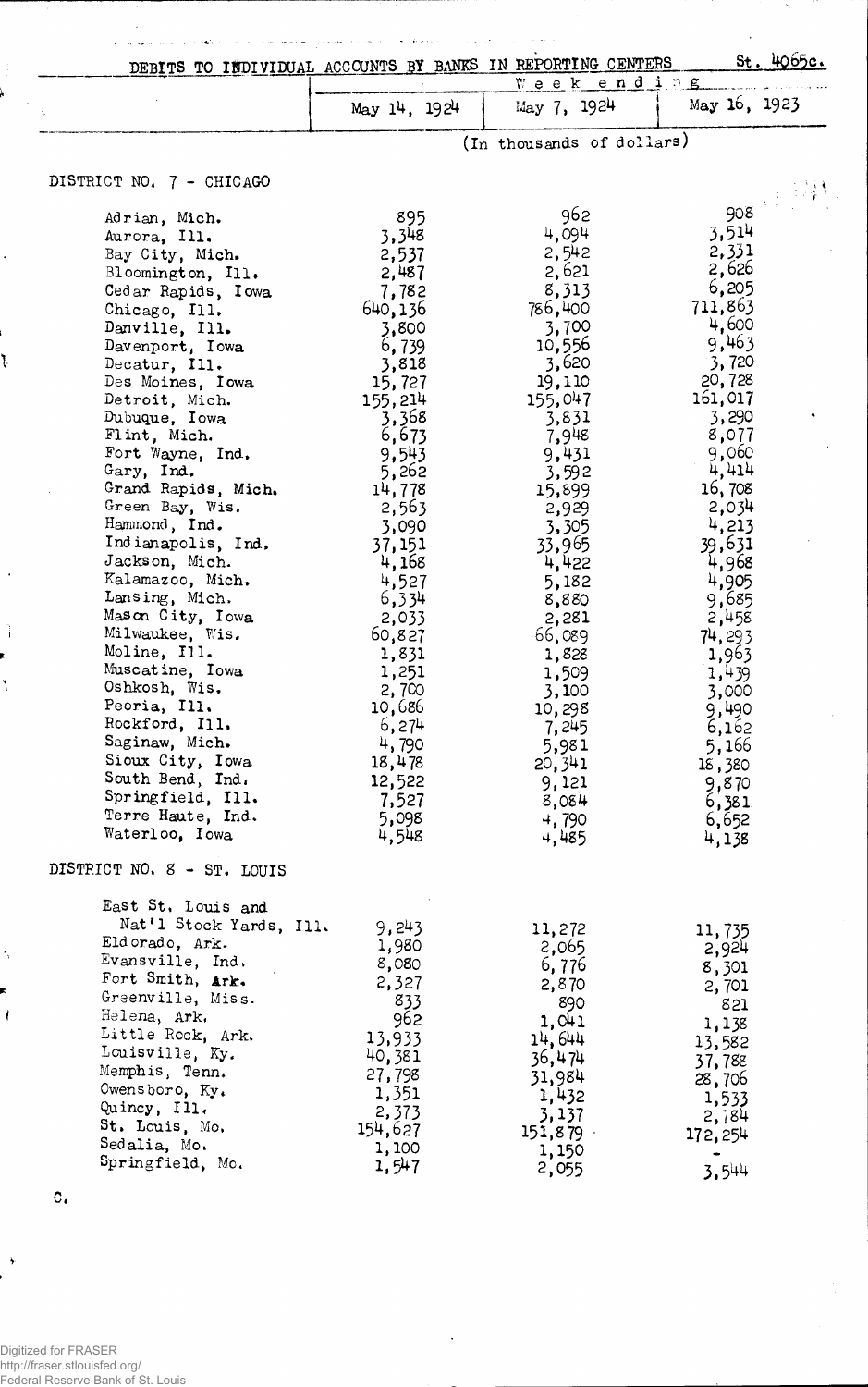|                                     | St. 4065d.<br>DEBITS TO INDIVIDUAL ACCOUNTS BY BANKS IN REPORTING CENTERS<br>Week and ing |                           |                 |
|-------------------------------------|-------------------------------------------------------------------------------------------|---------------------------|-----------------|
|                                     | May 14, 1924                                                                              | May 7, 1924               | May 16, 1923    |
|                                     |                                                                                           | (In thousands of dollars) |                 |
| DISTRICT NO. 9 - MINNEAPOLIS        |                                                                                           |                           |                 |
| Aberdeen, S. D.                     | 1,251                                                                                     | 1,245                     | 1,437           |
| Billings, Mont.                     | 1,527                                                                                     | 1,330                     | 1,975           |
| Dickinson, N. D.                    | 268                                                                                       | 259                       | 309             |
| Duluth, Minn.                       | 13,392                                                                                    | 12,995                    | 20,181          |
| Fargo, N. D.                        | 2,498                                                                                     | 2,863                     | 3,216           |
| Grand Forks, N. D.                  | 1,207                                                                                     | 1,441                     |                 |
| Helena, Mont.                       | 1,949                                                                                     | 2,202                     | 2,113           |
| Jamestown, N. D.                    | 534                                                                                       | 452                       | 542             |
| La Crosse, Wis.                     | 2,375                                                                                     | 2,339                     | 3,105           |
| Minneapolis, Minn.<br>Minot, N. D.  | 73,186                                                                                    | 79,023                    | 79,902<br>1,036 |
| Red Wing, Minn.                     | 953<br>494                                                                                | 1,009<br>586              | 511             |
| St. Paul, Minn.                     | 38,742                                                                                    | 45,199                    | 40,695          |
| Sioux Falls, S. D.                  | 3,460                                                                                     | 3,483                     | 3,830           |
| South St. Paul, Minn.               | 5,868                                                                                     | 5,923                     |                 |
| Superior, Wis.                      | 1,759                                                                                     | 1,567                     | 2,014           |
| Winona, Minn.                       | 1,088                                                                                     | 1,121                     | 1,180           |
| DISTRICT NO. 10 - KANSAS CITY       |                                                                                           |                           |                 |
| Atchison, Kans.                     | 1,293                                                                                     | 1,306                     | 1,475           |
| Bartlesville, Okla.<br>Casper, Wyo. | 2,185                                                                                     | 3,918                     | 3,377           |
| Cheyenne, Wyo.                      | 2,844                                                                                     | 3,905                     | 3,551           |
| Colorado Springs, Colo.             | 1,992                                                                                     | 2,230                     | 2,228           |
| Denver, Colo.                       | 3,089<br>34,092                                                                           | 2,932                     | 3,072           |
| Enid, Okla.                         | 2,343                                                                                     | 39,935                    | 36,660          |
| Fremont, Neb.                       | 874                                                                                       | 2,505                     | 3,742           |
| Grand Junction, Colo.               | 667                                                                                       | 900                       | 868<br>642      |
| Guthrie, Okla.                      | 800                                                                                       | 733<br>724                | 840             |
| Independence, Kans.                 | 2,365                                                                                     | 1,879                     |                 |
| Joplin, Mo.                         | 3,535                                                                                     | 3,107                     | 2,710<br>4,110  |
| Kansas City, Kans.                  | 4,514                                                                                     | 4,348                     | 4,323           |
| Kansas City, Mo.                    | 62,234                                                                                    | 76,478                    | 81,522          |
| Lawrence, Kans.                     | 1,049                                                                                     | 1,157                     | 1,087           |
| Lincoln, Neb.                       | 6,099                                                                                     | 7,107                     |                 |
| McAlester, Okla.                    | 972                                                                                       | 1,047                     | 1,246           |
| Muskogee, Okla.                     | 2,406                                                                                     | 2,823                     |                 |
| Oklahoma City, Okla.                | 15,719                                                                                    | 17,996                    | 17,947          |
| Okmulgee, Okla.                     | 1,995                                                                                     | 1,802                     | 2,083           |
| Omaha, Neb.                         | 41,549                                                                                    | 42,001                    | 48,647          |
| Parsons, Kans.                      | 728                                                                                       | 779                       | 676             |
| Pittsburg, Kans.                    | 1,220                                                                                     | 1,451                     | 1,747           |
| Pueblo, Colo.                       | 3,312                                                                                     | 4,132                     | 3,068           |
| St. Joseph, Mo.                     | 16,395                                                                                    | 16,542                    | 17,026          |
| Topeka, Kans.                       | 3,558                                                                                     | 3,876                     | 3,577           |
| Tulsa, Okla.                        | 22,216                                                                                    | 19,721                    | 29,088          |
| Wichita, Kans.                      | 7,332                                                                                     | 8,632                     | 10,302          |

l.

J

 $\frac{1}{4}$ 

 $\ddot{\bullet}$ 

 $\ddot{\phantom{1}}$ 

¥

l,

 $\ddot{\cdot}$ 

 $\overline{\phantom{a}}$ 

- i

Ď

 $\mathbf{I}$ 

À

C.